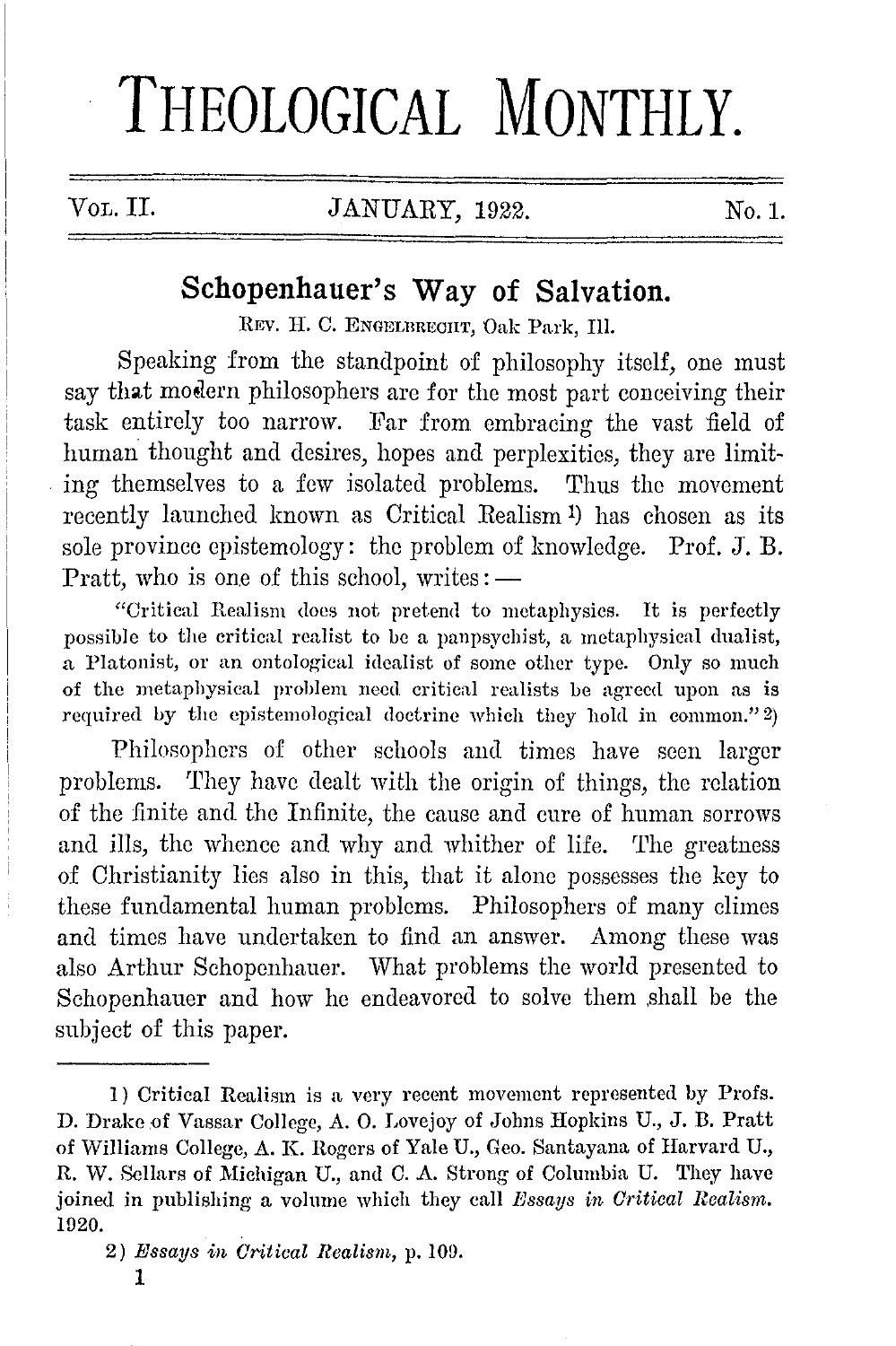# **BOOK REVIEW.**

*Concordia Publishing House, St. Louis, Mo.:* --

- Proceedings of the Twenty-seventh Convention of the Southern District. 16 pages,  $5\% \times 8\%$ . 8 cts.
- Proceedings of the First Convention of the Colorado District. 64 pages,  $5\frac{3}{4} \times 8\frac{3}{4}$ . 30 cts.
- Verhandlungen der neunundvierzigsten Jahresversammlung des Oestlichen Distrikts. 72 pages,  $5\frac{3}{4} \times 8\frac{3}{4}$ . 33 cts.
- Verhandlungen der dritten Jahresversammlung des Nord-Wisconsin-Distrikts. 23 pages,  $5\frac{3}{4}\times8\frac{3}{4}$ . 13 cts.
- Verhandlungen der zehnten Versammlung des Atlantischen Distrikts. 47 pages,  $5\frac{3}{4} \times 8\frac{3}{4}$ . 23 cts.

The Proceedings of a new district, the *Colorado District,* have entered the list of our Synodical Reports. The report shows that the new District conducts its meetings along the line of our other Districts, as has been customary since the organization of Synod, nearly seventy-five years ago. A doctrinal paper on "Die seligmachendc Gnade Gottes" (Saving Grace) by Pastor Theo. Hoyer has been printed. Doctrinal discussions should always be given due consideration at our synodical conventions. Since our Synod has grown to be a very large body, its business matters have become so many and so varied that there is danger that these will crowd out the doctrinal discussions at the conventions. God help us to ward off this danger; for if our Church shall continue to do her work in accordance with the Master's will, our church structure must be built upon the doctrinal foun· dation of the Scriptures. Often much unnecessary time is consumed in the discussion of business matters. We must learn to transact our business in a businesslike way. Especially is much time lost in the opening sessions. Without a good chairman, who systematically arranges the business program, who understands governing a convention by approved parliamentary practise, and who knows how to save time without cutting off necessary discussions on important matters, a convention cannot work well and will lose much valuable time. -- The following resolution was adopted by the Colorado District: "To commemorate the fiftieth anniversary of sound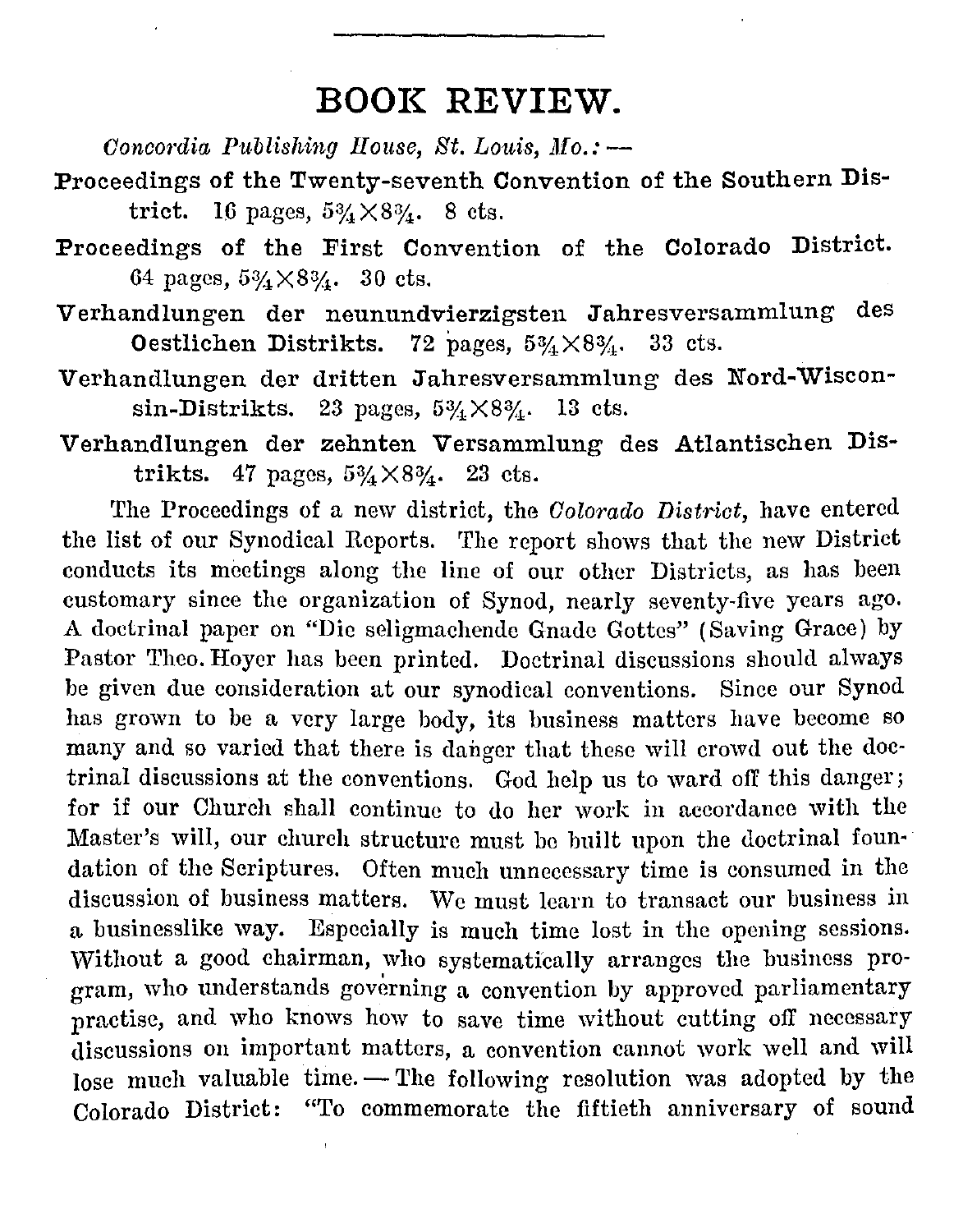#### BOOK REVIEW. 27

Lutheranism in the State of Colorndo and also the seventy-fifth anniversary of our Synod in connection with our District convention next year ( 1022) ."

The Proceedings of the *Eastern District* prints a German paper on "Der Hausgottesdienst" (The Family Altar) by Pastor J. Sohn. The essayist deplores that the family altar is not found in all our Christian homes, and gives the reasons why it should be reared and maintained in every home. Ile could, however, not finish the reading of his paper, because, as a note of the secretary says, a lively discussion on the subject consumed much time, and many pressing business matters demanded that the reading of the essay be discontinued. The Lord willing, the remaining portion will be read at the next convention.

The Proceedings of the *North Wisconsin District* omits the doctrinal paper, because it was ordered printed in a separate issue, the District promising to pay for a thousand copies. We reviewed it in the November issue ( page 348) .

The Proceedings of the *Litlantic District* contains a paper on "Die Kindertaufe" (Infant Baptism) by Dr. J. N. H. Jahn. He proves the practise of Infant Baptism from Scriptures and from history aml the value of Baptism as a means of grnce.

All the printed reports contain the usual business transactions, mission-reports, etc.

An essay on the "Office of a Bishop," which was written by the sainted Pastor J. F. Reinhardt, was prepared. for the convention of the *Bonthcrn District* and read by Pastor H. Reuter. It is not contained in the printed Proceedings. The contract of the contract of the contract of the contract of the contract of the contract of the contract of the contract of the contract of the contract of the contract of the contract of the contract of t

Kinder- und Jugendliteratur. Juvenile Literature. .With complete index. Reprinted from the Catalog of Concordia Publishing House 1921-1922, pp. 469-531. Free for the asking.

In a foreword the Juvenile Literature Committee says: "In its report to the Detroit Convention of 1920 the Juvenile Literature Board announced its intention to select, from its list of approved juveniles, libraries for parochial schools, Sunday-schools, and young people's societies, graded in price from \$25 to \$100. These libraries, it was thought, would prove a great convenience to the buying public, since the task of the individual pastor, teacher, or committee of selecting from our growing list of titles the books suitable for a school or society would thereby be reduced to the making of a choice between the various libraries recommended by the Literature Board.

"The synodical committee which prepared the resolutions on juvenile matters approved of the suggestion, and urged pastors and congregations to cooperate in the purchase of such libraries. This recommendation was approved by Synod. The Juvenile Literature Board herewith offers, to begin with, five such libraries."

Many books are listed in the catalog, in addition to the library collections; they can all be purchased separately. They are graded for the various ages of children. Solomon says: "Of making many books there is no end." This is especially true in our day, when the printing-press has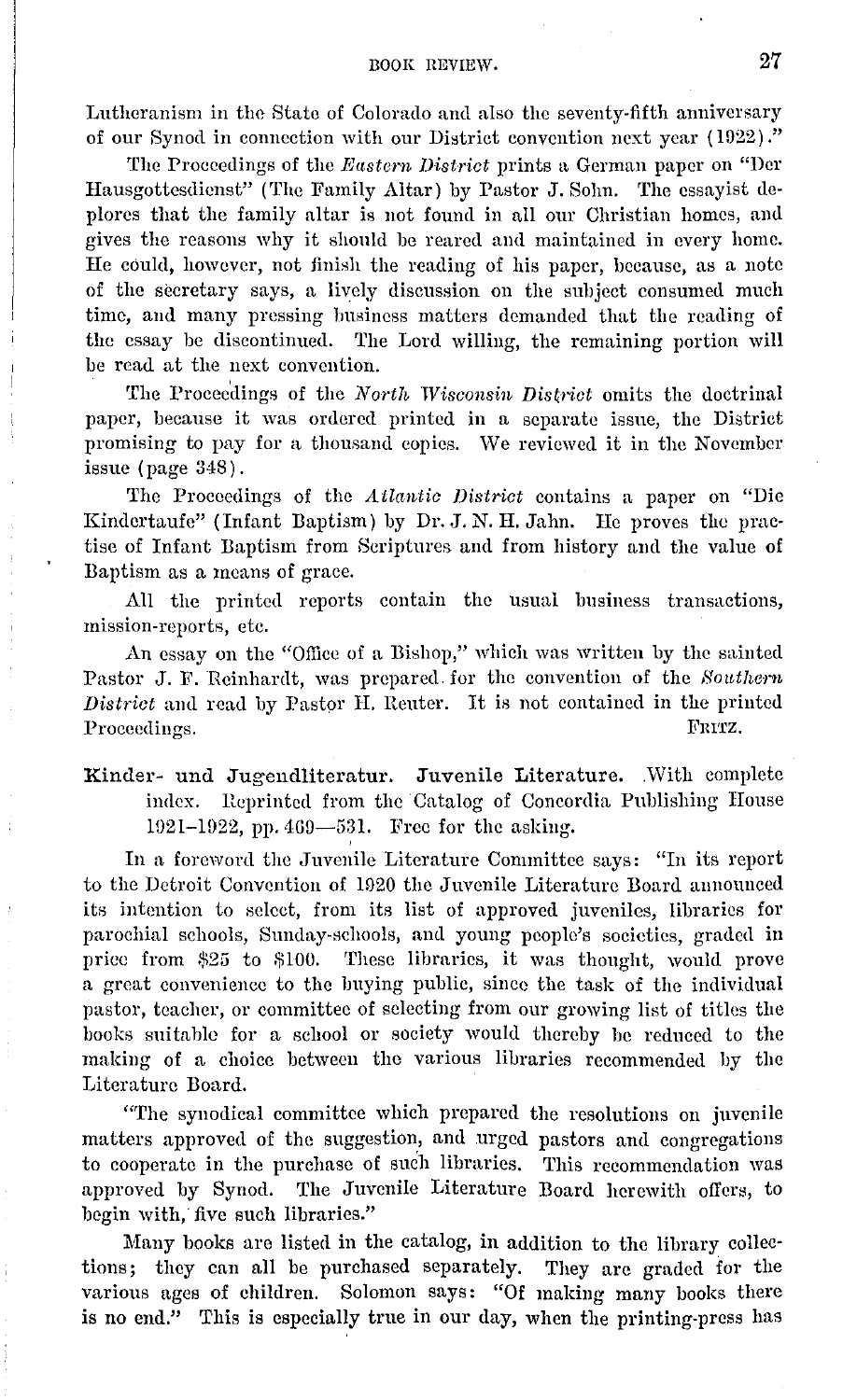flooded the book market with all kinds of books, good and bad. What shall the young read? This problem has been solved by the time-consuming and painstaking labors of our Juvenile Literature Board. Books for all ages and intelligence by many authors and on various subjects - biography, natural science, travels, literature, prose and poetry, history and fiction are here offered in German and in English. Pastors and teachers ought to have this list, study it, and recommend the books to the children of their<br>have this list, study it, and recommend the books to the children of their churches and schools.

Outlines for the Study of Bible History in the Upper Grades, with the Bible as Text-Book. Compiled by *R. A. Mangclsdorf.* 4 pages. Single copies, 4 cts.; per dozen, 30 cts.; per hundred, \$2.00, plus postage.

Every Christian ought to know his Bible. This being true, the children ought to be made thoroughly acquainted with the Bible in our Christian schools. If we hold that the Christian should later in life read his Bible daily, then the child at school ought to be taught this, not only by precept, but by the actual handling and studying of the Bible. In the upper grades the Bible may well - we believe that it should - be used as a text-book instead of the usual "Bible Histories." This is the purpose of Mr. Mangelsdorf's outline-course of Bible study. We believe that he has rendered a ser· vice to the pastors and teachers of our schools, not only by emphasizing the use of the Bible in the schoolroom, but also by supplying the material for a two-years' course a two-years' course.

Faith-Cure. The Practise Sometimes Miscalled "Divine Healing." A Study of Its Methods and an Appraisal of Its Claims. *Th. Gracbner.* Con· cordia Seminary, St. Louis, Mo. 36 pages,  $5\frac{1}{4}\times7\frac{1}{2}$ . 10 cts.

This tract was originally published in the *Lutheran Witness* in a series of articles. These so thoroughly covered the ground and were so well written that our Publishing House was requested to get them out in tract form for general distribution and for reference in later years when our pastors and people, again confronted by the faith-cure problem, will desire to have such a treatise at hand. And why not put a tract like this into the hands of our Bible classes and young people's societies for reading and for discussion? "An ounce of prevention is worth a pound of cure." "To he forewarned is to he forearmed." Enough said! FRITZ.

*Concordia Seminary Stationery Co., St. Louis:* -

The Pastor as Student and Literary Worker. Lectures delivered at Concordia Seminary, St. Louis, by *Th. Gracbner.* Cloth. 154 pages,  $5\frac{3}{4} \times 8\frac{1}{4}$ . \$1.60. Order from Concordia Seminary Stationery Co., Concordia Seminary, St. Louis.\*

"These lectures," says the author in his prefatory note, "were delivered to the students of Concordia Seminary at various times since  $1916. \ldots$ Attendance on these lectures was not obligatory, and the author will long

<sup>\*</sup> Cash with order. Those unable to remit at once may order from author.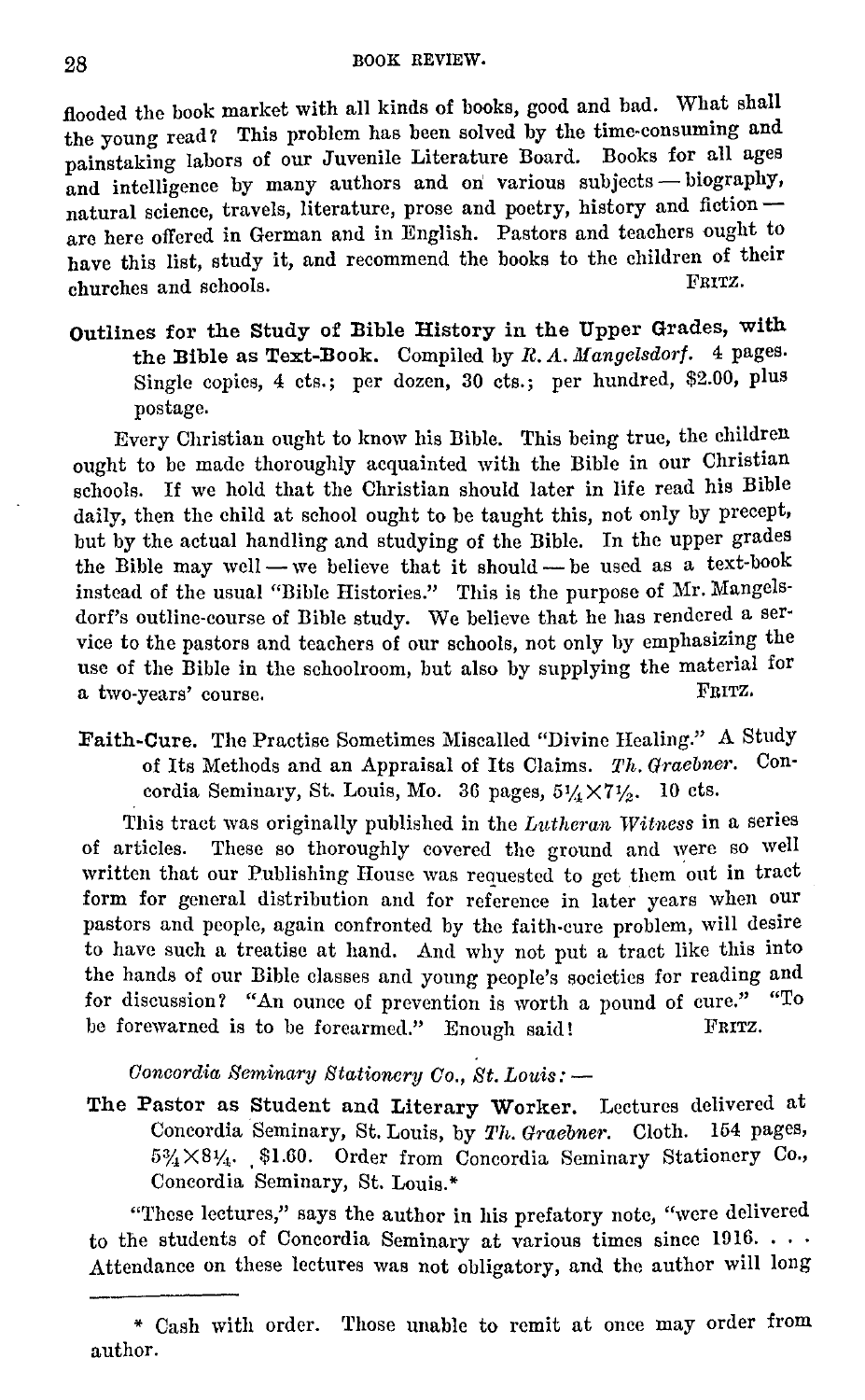remember the interest which the class manifested to the end of the course. Mainly at their request these lectures are now given to the printer."

The author originally published this book for the use of his students at the Seminary, but upon urgent request he gave permission that it be sold in the open market. We are pleased to give it space in our review columns. The book is the result of years of labor and experience, was written for a specific purpose, and supplies a real need. It is immensely practical throughout. Many a pastor will perhaps find himself well represented in "Hans Dampf" in the prolog, and no doubt will profit by the author's friendly advice. The book has three parts: "Scholarship," "The Preacher as Student," "The Mechanics of Authorship." The chapters on scholarship, the theological library, books, reading courses, and filing systems, together with many other subjects, make very profitable reading. From the long list of subjects we quote the following: Efficiency through knowledge, reading with a purpose, the art of rapid reading, relative value of culture, love of books and its perils, university learning, Christian scholarship defined, the best commentaries, best church histories, conference library, a suggested \$100 library, how to keep the mind young, value of system, study of English, novel-reading, how to read periodicals and what to do with them when read, the vertical file, *index rerum*, acquiring a vocabulary, writing for the newspaper, gathering material, preparing the manuscript for the printer.

Our young pastors will do well to purchase this book, and the older<br>ors need not disdain it. pastors need not disdain it.

Ueber die Kindertaufe. *Pastor Th. Reitter.* Zwickau (Sachsen). Verlag des Schriftenvereins (C. Klaerner), 1921. 20 cts.

A subject which is of the greatest interest not only to every Christian, but also to pastors, especially where they must meet representatives of the Reformed sects, is here treated by Pastor Reuter of the Saxon Free Church. We have rarely seen the argument for the antiquity and Scriptural basis of infant baptism brought out with such force and so convincingly as here. The author makes good his thesis that Holy Baptism is the means of grace ordained by God for bringing children to faith and salvation. GRAEBNER.

*Lutheran Book Concern, Columbus, O.:* -

The Lord Thy Healer. A Book of Devotion for the Use of Pastors when Visiting the Sick. *Rev. J. Sheatsley.* Cloth. 270 pages,  $4\frac{1}{2} \times 6\frac{1}{2}$ . \$1.50. Order from Concordia Publishing House, St. Louis, Mo.

This handy and helpful companion of the pastor on his sick calls is divided into six parts: Practical Suggestions for the Pastor before Calling upon the Distressed; Lessons for the Bodily Sick; Lessons for the Spiritually Sick; General Lessons; Lessons Adapted to the Church Festivals; and a form each for Emergency Baptism and for the Communion of the Sick. Each devotional exercise, grouped under a fitting title, is introduced by carefully selected Scripture-readings, which are followed by a stanza of some well-known hymn, a general exposition of the Scripture-passages, and a prayer in accord with the texts. In selecting the texts the author has provided for every case of bodily and spiritual distress, so that the pastor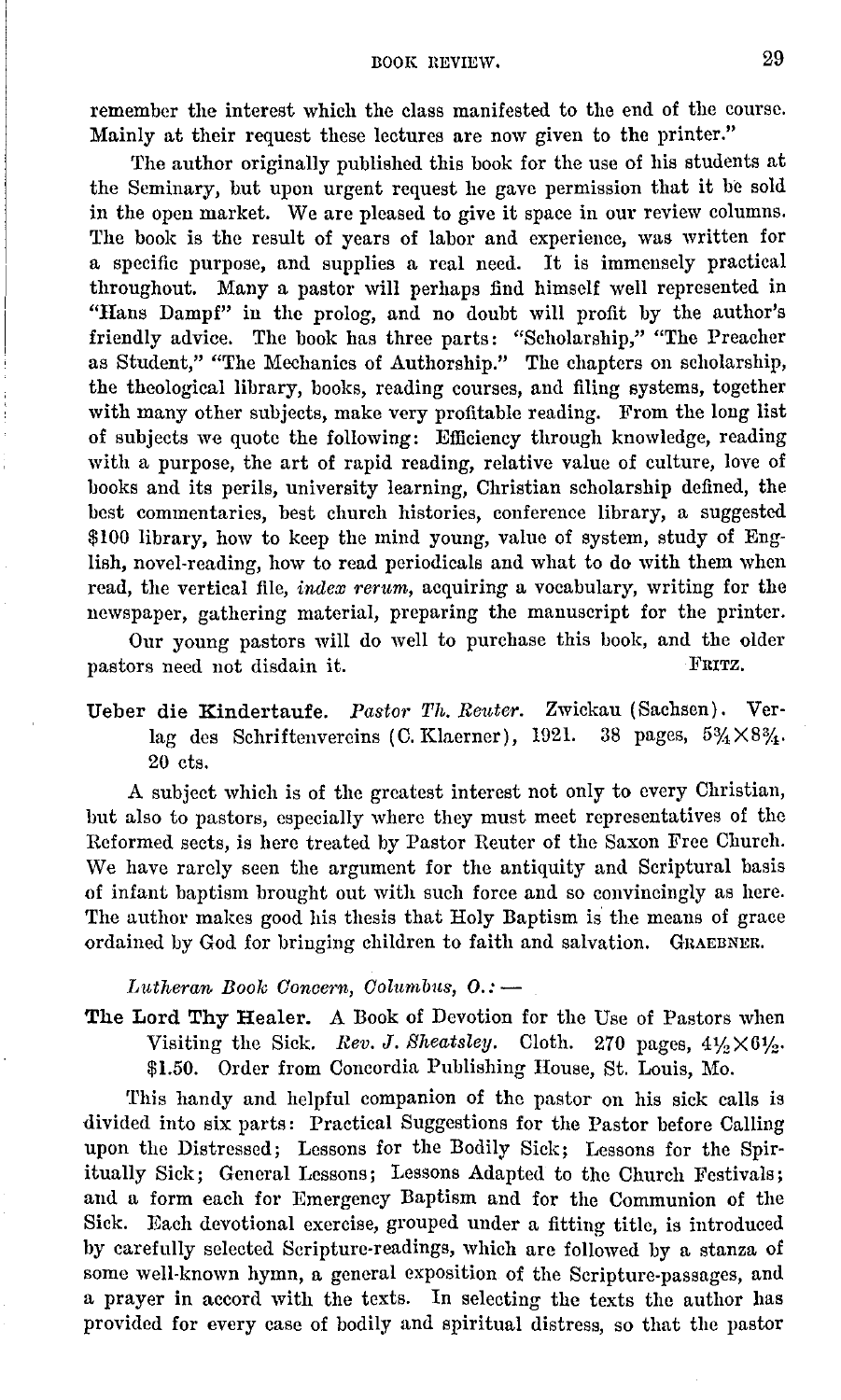has at his disposal an excellent collection of precious Bible-truths easily applied to the afflicted. Both the plan and the contents of this book recommend it to the busy and conscientious *Seelenhirte* who is looking for new suggestions in applying the old lessons of God's Word.

## *A.iigustana Book Ooneern, Roelc faland, Ill.:* -

The Missionary Calendar of the Augustana Foreign Missionary Society. Vol. I. Edited by the Educational Committee of the Augustana Foreign Missionary Society. 144 pages,  $5 \times 74$ . 65 cts.

This well-printed booklet, the first of a projected series to be published · by the Foreign Mission Society of the Swedish Synod, contains brief essays on many mission-topics. The half-tone illustrations arc excellent.

GRAEBNER,

*The Sunday-school Times Co., Philadelphia, Pa.:*-

**Amurru.** The Home of the Northern Semites. *Ltlbert* T. *Olay, Ph.D.*  217 pages,  $6 \times 8\frac{3}{4}$ . \$1.25.

In the subtitle this book announces itself as "a study showing that the religion and culture of Israel are not of Babylonian origin." It is highpowered scientific polemics directed against the school of critics known generally as the Pan-Babylonian or Astral-mythological School. Professor Clay's introductory remarks contain a summary of the Pan-Babylonian position. Professor Winckler, of Berlin, believes that the patriarchs, as well as Saul and David, are mythological personages, that Abraham was a moon-god (the 318 men who were his allies being the 318 days of the year when the moon is visible), that Jacob, too, was a lunar deity. Professor Zimmern, of Leipzig, identified Jehovah with Marduk, and later Marduk with Christ. "Ashurbanipal, as a 'penitent expiator,' gave rise to the story of His weeping over Jerusalem and His agony in the garden." Dr. Alfred Jeremias, of Leipzig, holds that the twelve sons of Jacob represent signs of the zodiac. Professor Jensen, of Marburg, finds the origin of the Biblical characters of Abraham down to Christ, including John the Baptist, in this Babylonian collection of sun-myths. The gospels he calls "Mythographs." Pan-Babylonianism has off-shoots in Rngland and America, nourished especially through Gunkcl's commentaries, and it is Dr. Clay's purpose to examine the foundation of the structure. He challenges the entire position of the critics, asserting that there is not only an utter lack of data upon which these astral theories rest, nor an iota of evidence to discredit the story of Isracl'8 origin, but that the inhabitants of Western Asia in Abraham's time arc represented by the critics as uncivilized nomads simply because "their theories demand such conclusions."

The Pan-Babylonian premise is that the Semites originated in Baby· Ionia and later settled in Syria, and that for this reason Bahylonian myths must be discoverable in the religion of the Old Testament. Those who refuse to accept this position are accused by Gunkel of being "possessed with anxious piety in a sad combination with a pitiful lack of culture."

Dr. Clay now proceeds to throw the cold light of archcological study on the Pan-Babylonian assumption. Ile proceeds to show that neither in Babylonia nor in Palestine do the excavations show any Babylonian in-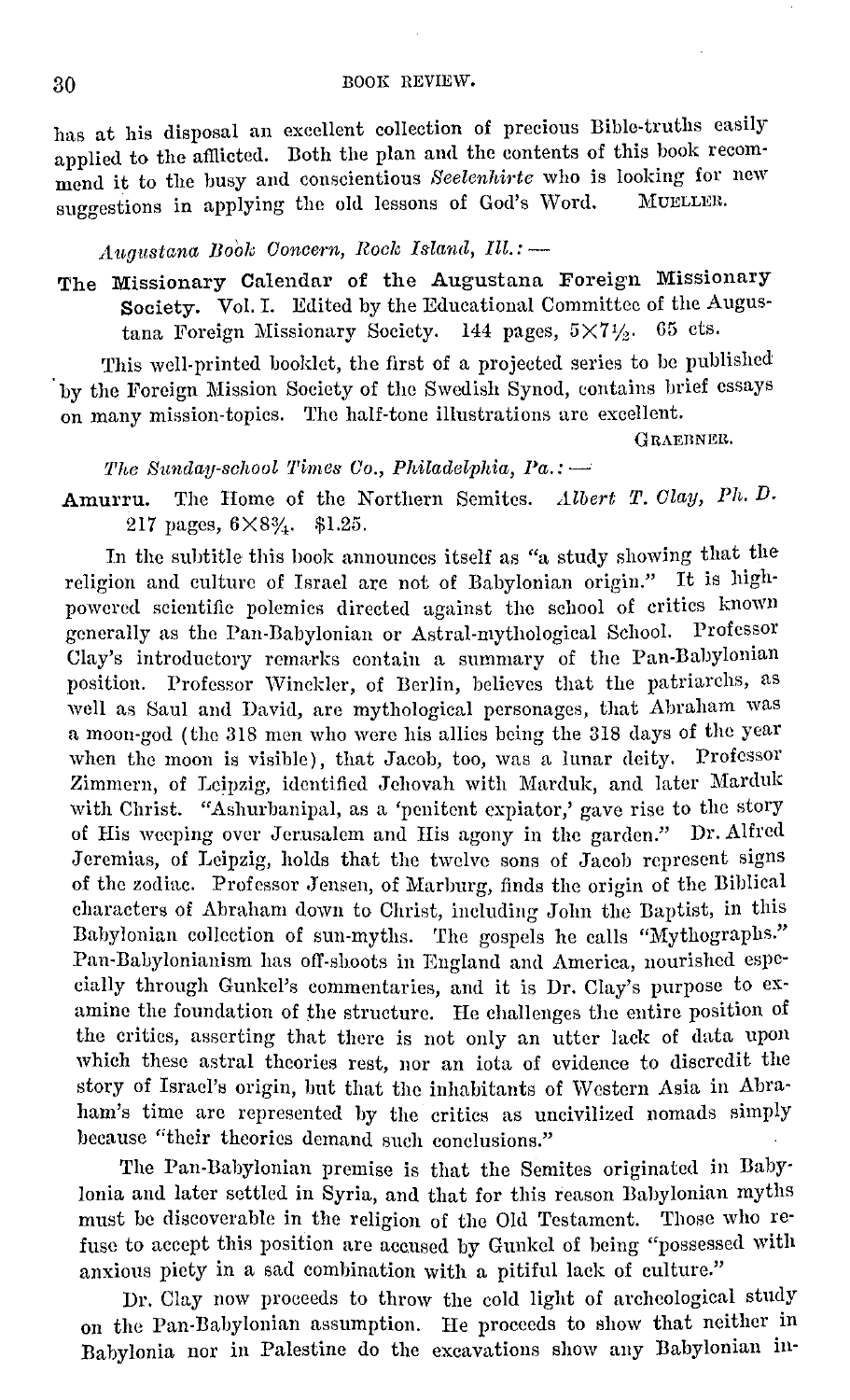## $1800K$  REVIEW.  $31$

fiuence in the early period of Israelitish history. Launching into his subject proper, he demonstrates that "an ancient Semitic people, with a not inconsiderable civilization, lived in Amurru prior to the time of Abraham." Amurru is the land of the Amorites, which includes Palestine and Syria. The various myths which the critics regard as importations from Babylon arc next taken up. One chapter is devoted to the Creation Story and evidence presented to show that in the Babylonian account there is a Semitic tradition coming from the West ( and not in reverse order), and a Sumerian myth, united into one cosmology. The Sabbath is regarded by some writers as "essentially of Babylonian origin." Dr. Clay proves that the Babylonians did not observe a day in every seven, and that the Babylonian *shabattwrn* was the fifteenth day of each month and not the Hebrew Sabbath. The Deluge Story, from internal and etymological evidence, is con-, nected with a West Semitic (Amurru) narrative, which is parent also to the Babylonian version.

So far the arguments of Dr. Clay can be readily followed by the layman in Assyriology. Part two of the book is devoted to a detailed, sometimes highly technical, linguistic discussion of the thesis that the Semitic Babylonians were originally Western Semites, and that, hence, the religion and culture of Israel are not of Babylonian origin. There are appendices devoted to the identification of Ur of the Chaldees, the, etymology of "Jerusalem" and of "Sargon," and the pronunciation of "Yahweh."

The book reveals a conservative scientific spirit, a great mastery of philological and archeological detail, and a fine honesty, which is especially evident in the treatment of identifications which speak *for* the author's main contention.

## What Do the Prophets Say? *C. I. Scofield, D. D.* 188 pages,  $5 \times 7\frac{1}{2}$ .

The author says page 79: "The present age, in other words, is a *parenthesis* **in** the prophetic order, and was hidden from the Old Testament prophets. They saw 'the sufferings of Christ and the glories that should follow' confused in one horizon (1 Pet. 1, 10-12)." If this thought had been consistently followed out, and the perspective of prophecy recognized, which in countless instances views future events without reference to the intervals of time, this book would have supplied a different answer to the question on its title-page. Considered in detail, its propositions arc tenable only if the principle of context is consistently violated. Of this there are numerous instances in every chapter. That the Church of Christ stands in no relation to the "Day of the Lord" ( distinguished from the "Day of Christ" by Dispensationalists) is proved by pointing to texts which call that day "a day of darkness and not light," whereas the believers are termed "sons of light," not of darkness (1 Thess. 5, 1-8)! The Day of the Lord is a "day of wrath"; but "God hath not appointed us to wrath"  $(1$  Thess.  $5, 9)$ ! Aside from other considerations, the context (chapter 4), which identifies the Day of the Lord with the final salvation of believers, should have prevented this separation of clements which plainly refer to the same event. By a similar tour de force Rom. 8, 18-23 and even Heh. 2, 1-13 and the letters to the seven churches, Rev. 2 II., are referred to the millennium. With a complete ignoring of the context, Acts 15, 16, 17